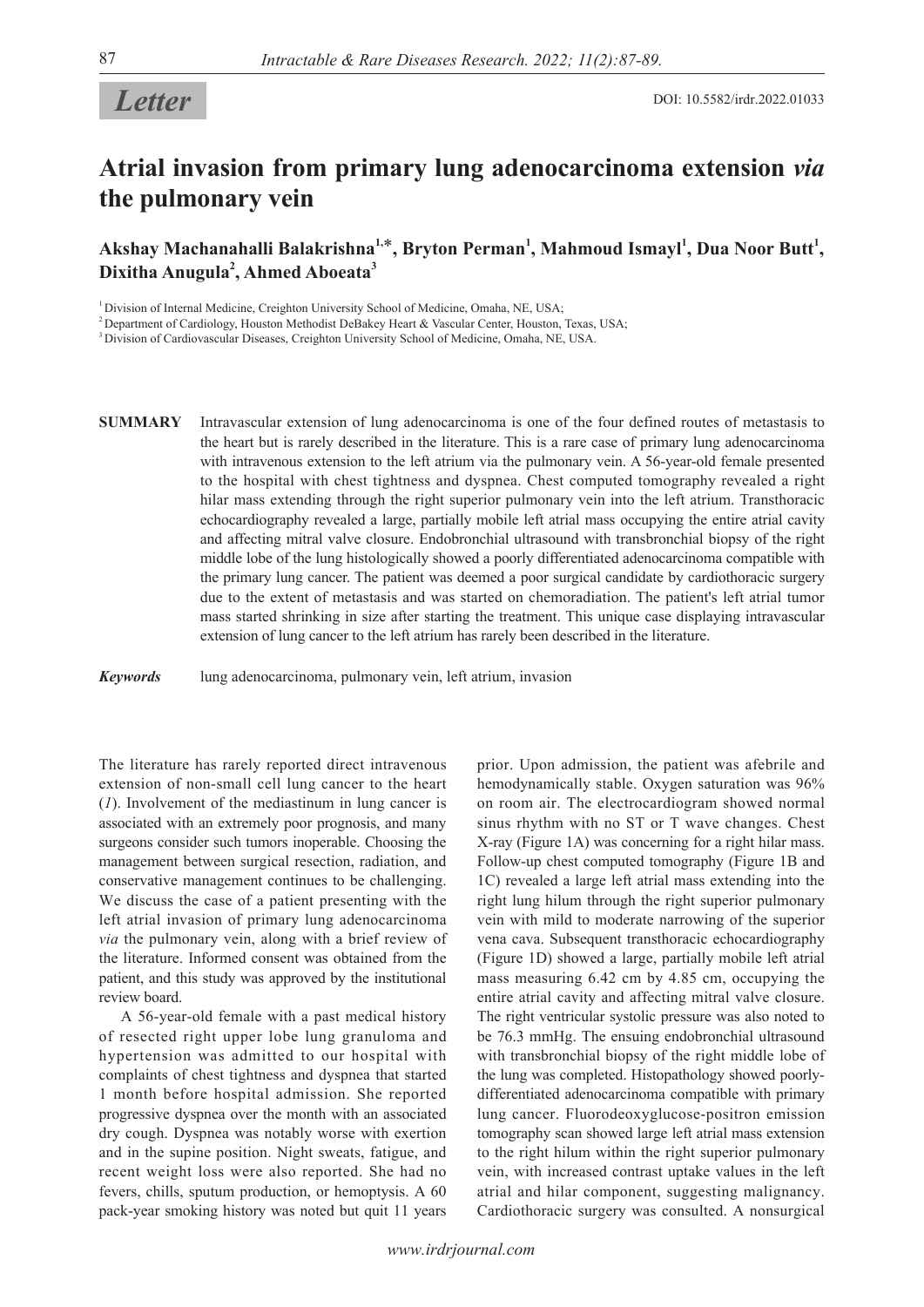

**Figure 1. (A)** Chest X-ray posteroanterior view showing a right hilar mass/adenopathy; **(B)** CT chest showing right hilar mass (arrow) extending through the right superior pulmonary vein into the left atrium; **(C)** CT chest showing large left atrial mass (dotted line); **(D)** Transthoracic Echocardiogram apical 4 chamber view, the dotted line showing the size of large mass noted in the left atrium. LA: left atrium; RA: right atrium; LV: left ventricle; RV: right ventricle; RSPV: right superior pulmonary vein.

management approach was opted due to the extent and degree of tumor spread. The patient was started on chemotherapy with carboplatin and paclitaxel, along with radiation therapy. After reviewing the PACIFIC trial (*2*), which showed improved survival in stage III lung cancer patients treated with chemoradiation followed by durvalumab, the patient was started on durvalumab. Repeat echocardiograms at 2 months and 3 months after discharge showed improvement in the size of the atrial mass. The patient tolerated the treatment very well and is back to working full time. She denied any cardiac or respiratory symptoms during the most recent follow-up at the cardio-oncology clinic 3 months after discharge.

Secondary cardiac tumors are the most common form of malignancy involving the heart. The incidence was previously thought to be very low, but with advancements in diagnostic modalities have risen significantly (*3*). Lung cancer has been described as the highest incident cause of secondary cardiac malignancy followed by breast cancer, malignant melanoma, and leukemia (*3*). Cardiac metastasis has been described to have three main routes of spread to the heart: distant (lymphatic/hematogenous spread), direct invasion, and intravenous extension; with the major metastatic pathway from the lungs described as a direct invasion (*3*). Atrial invasion of lung cancer through intravascular penetration, as described above, is extremely rare.

In a majority of cases such as the one described here, symptoms of lung cancer or heart failure are the presenting complaints (*4*). Obstruction of the pulmonary veins or mitral valve orifice may also lead to pulmonary edema (*5*). Like atrial myxoma, tumors invading the left atrium may occupy a majority of the atrial cavity and can

lead to mitral valve stenosis by prolapsing into the valve orifice, as seen in the described case. Thromboembolic events have also rarely been reported (*1,5*).

Initial imaging with chest computed tomography (CT) is often ordered for symptom evaluation. Transthoracic Echocardiography can provide essential information about mass size, location, mobility, and hemodynamic effects (*6*). However, it has several limitations including the restricted field of view, limited imaging of the extracardiac, and mediastinal structures. Transesophageal echocardiography offers additional imaging planes but is more invasive (*7*). Cardiac CT is a commonly used second-line diagnostic method that offers high-quality images with a greater spatial resolution (*8*). Positron emission tomography can also be used to identify cardiac masses; however, its availability remains limited. CMR imaging is often used for its strong tissue characterization with high-contrast resolution (9). Limitations of CMR include their contraindication in patients with intracardiac defibrillators and pacemakers.

Lung cancer involving the intrapericardial pulmonary veins or left atrium is classified as T4 (according to American Joint Committee on Cancer  $8<sup>th</sup>$  edition) irrespective of the magnitude of tumor infiltration, and T4N2 in the setting of mediastinal lymph node metastasis as in the present case. Initial management should include a surgical evaluation. When appropriate, the preference is complete tumor resection in combination with chemotherapy and/or radiotherapy (*4*). Literature review showed reports mostly describing partial left atrium resection without cardiopulmonary bypass; however, this is only possible if the wall of the left atrium is infiltrated locally without atrial cavity involvement (*10*).